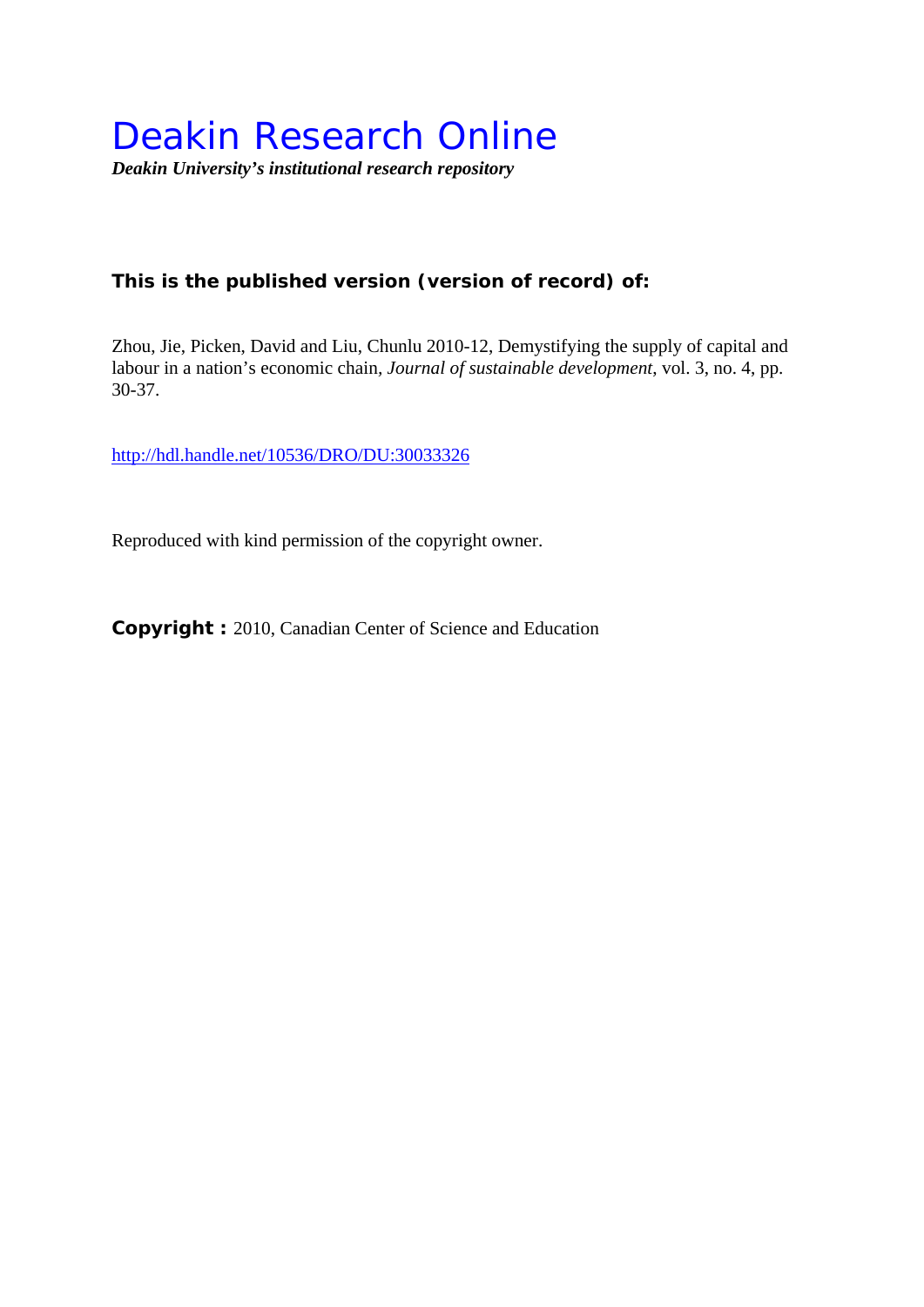# Demystifying the Supply of Capital and Labour in a Nation's Economic Chain

Jie Zhou, David Picken & Chunlu Liu School of Architecture and Building, Deakin University 1 Gheringhap Street, Geelong, VIC 3217, Australia Tel: 61-3-5227-8306 E-mail: chunlu@deakin.edu.au

#### **Abstract**

Public capital has been considered to be the wheels of economic activity in a nation or region. The reverse effect, the contribution of economic growth to public capital, is also worth analysis. The non-structural vector auto-regression (VAR) approach is performed for the Australian economy using yearly data for the 1960-2008 period. The optimal lag is investigated to build the VAR model that is then tested for stability. The impulse response function is further employed to examine the response of one economic variable to the innovation of others and to determine the lagged terms for the maximum absolute value of the other variables' responses. The results will provide historical evidence for the federal and regional governments of Australia to estimate the effects of these production variables, in particular, the effect of infrastructure spending on the gross domestic product.

**Keywords:** Capital, GDP, Impulse response function, Labour, Vector autoregression

#### **1. Introduction**

Public capital, especially infrastructure, is central to the activities of households and firms, and represents the wheels, if not the engine, of the economic vehicle. Theoretical arguments and historical evidence have shown strong linkages between public capital and economic growth. When the 2008-09 global economic recession was verified, most governments immediately launched infrastructure spending in stimulus packages. For instance, the Australian government planned to spend \$28 billions out of the \$42 billions stimulus package, commencing in March 2009, for infrastructure projects and school improvements to lift the country out of a deepening slowdown and to protect against a full-blown recession, which could possibly send the budget into the red for the first time in nearly a decade.

It was not until the late 1980s that economists started to develop quantitative measures of such linkage by building a macro-economic model, pioneered by the economist, David Aschauer (Aschauer 1989). This work inspired an important body of literature particularly on the impact of public capital onto economic growth for other countries as well. Detailed surveys of literature were presented by Gramlich (1994), and Romp and Haan (2007). Under some empirical strategies, the results not only estimated smaller returns to public capital, in comparison with the findings from the pioneering work, but also contradicted the idea of public capital as a productive input. The research results raised several questions that initiated a boom in the study of the effects of public infrastructure on the economy. Although, from a theoretical point of view, few researchers would question that infrastructure has an impact on production, the magnitude of the estimated effect in that seminal paper, was questioned by Gramlich (1994). Furthermore, the aggregate correlation that does not imply any causal relationship between production and infrastructure has been criticised by researchers (Evans and Karras 1994, Holtz-Eakin 1994, Garcia-Mila *et al.* 1996). One of the most frequently mentioned problems is the spurious correlation between economic growth and endogenous factors. This is because many macro-economic time series demonstrate the characteristic of non-stationarity even though they may trend into similar directions over time in the long-term analysis. If public capital and private production variables are non-stationary, their estimated relationship might be reflecting only a spurious correlation. A more severe critique lies in the actual causal direction of this correlation. The issue is whether public capital increments actually cause economic growth or whether the causality operates in the opposite direction. An alternative research view in the study of this topic is the estimation of models that do not impose any a priori assumption about causality on the data. There have been several examples in the literature, which use econometrics models as an alternative approach to the traditional production function estimations. Besides the flexibility that they offer, an advantage of econometrics models is that they allow testing for the presence of effects between all the variables of interest, even those which may not usually be considered.

The present research takes advantage of non-structural vector auto-regression approaches to examine the response of one economic variable among public capital and gross domestic products (GDP), private capital and labour to the innovation of others. The impulse response function is further used to determine the lagged terms for the maximum absolute value of the other variables' responses for the Australian economy using yearly data for the 1960-2008 period.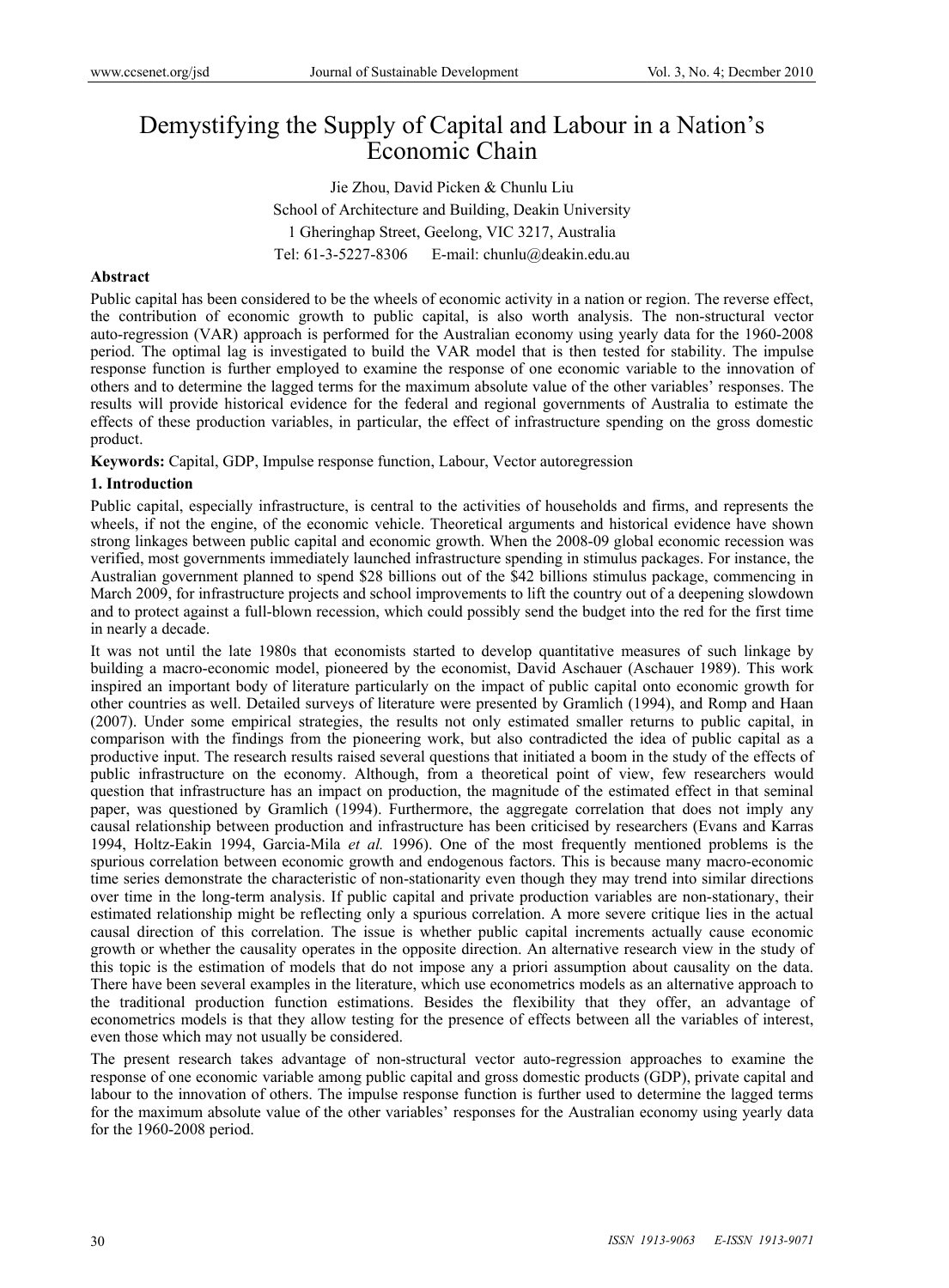#### **2. Vector Auto-regression Approaches**

#### *2.1 Vector Auto-regression Model*

Structural econometrics, especially the simultaneous equation model, was popular during 1950s and 1960s. This model was used to forecast the future development of economic variables. However, the model did not perform well (Hill *et al.* 2008). Firstly, the simultaneous equation bias problem would led to the correlation of error terms. Secondly, the model was too complicated and hard to determine what is endogenous and what is exogenous. The vector auto-regression model was first developed and introduced to economic research by Sims (1980). It was a breakthrough. The principal of the VAR model is that all variables are jointly determined with no a *priori* assumptions about causality endogenous or exogenous factors, no zero restrictions and no strict economic theory (Charemza and Deadman 1997). In a VAR model, there are no exogenous variables. Each endogenous variable is explained by its lagged or past value, and the lagged or past value of all other variables. So VAR models allow for testing of whether the causal relationship assumed in other approaches is valid or whether there are reverse feedback effects. Furthermore, the VAR approach allows for testing of indict effects between variables of the model. The standard ordinary least square (OLS) method can be employed to formulate each variable in an unrestricted VAR model. OLS will yield consistent and asymptotically normally distributed estimates even if variables are integrated and possibly cointegrated (Sims *et al.* 1990). The prediction results obtained by the VAR model perform better than those from the simultaneous equation models (Gujarati 2003). An economic variable not only depends on its current performance but also is related to the past of other variables. The VAR model for *k* variables with *i* lagged variable terms can be written as,

$$
BY_{t} = \sum_{i=1}^{p} A_{i}Y_{t-i} + \varepsilon_{t}, \quad t = 1, 2, 3 \dots k, \quad i = 1, 2, 3 \dots p,
$$
 (1)

where *B* is a  $k*k$  matrix in which the leading diagonal are all 1;  $Y_t$  is the *k* variables symbolised with a k-dimension vector;  $A_i$  is the number *i*  $k*k$  matrix and  $Y_{t-i}$  is the number *i* lagged variables

corresponding to  $Y_t$ ; and  $\varepsilon_t$  is a *k*-dimensional vector of error term.

Normally, the variables in a VAR model are required to be absolutely stationary (Gujarati 2003). They should be transferred to an appropriate form if they are not stationary, such as by first differencing. Otherwise, the VAR model cannot be stable. If the VAR model does not satisfy the stability condition, certain results such as impulse response standard errors are not valid and further implementation will lead to an invalid conclusion (Charemza and Deadman 1997, Gujarati 2003). Some previous studies specified VAR models in levels following the argument that OLS estimates of VAR coefficients are consistent even if the variables are not-stationary and possibly cointegrated (Sims *et al.* 1990).

One of the biggest practice challenges in VAR is to select the optimal lag order. One of the common approaches in finding the appropriated lag length is to re-estimate the VAR model for all variables from a possible large number of lag lengths (if the data is sufficient enough), then reducing the numbers one by one until zero. The optimal lag order is selected for the VAR model using five criteria. They are Sequential modified likelihood ratio test statistics (LR), Final prediction error (FPE), Akaike information criterion (AIC), Schwarz criterion (SC) and Hannan-Quinn information criterion (HQ). In each of these criteria, the smallest value indicates the optimal lag. However, the five criteria do not always point these to the same number of lag lengths. In this case, several comments can be taken account into. The first is to select a large number as indicated by the five criteria. This can remove the problem of correlation theoretically by adding the lagged variable terms in a VAR model. However, if the numbers of lag lengths are too large, they will distort the data and lead to a decrease in power; and too many parameters in the VAR model make the estimation more complicated and difficult (Dejong *et al.* 1992). However, a too short lag length in the VAR model may not capture the dynamic behaviour of the variables. Moreover, the judgement of the optimal lag length should still take other factors into account, for example, autocorrelation, hetero-skedasticity, possible ARCH effects and normality and normality of the residuals (Asteriou 2006). It is necessary to be very careful in choosing the optimal lag order especially when the data is insufficient. In practice, the lag at which most criteria reach their lowest values is usually selected to be the optimal lag.

A VAR model with its optimal lag should be tested on stability before the impulse response function is applied. The VAR model is said to be stable if the characteristic roots have a modulus less than one. This is explained in detail by Lütkepohl (2006).

#### *2.2 Impulse Response Function*

One of the outstanding parts of the VAR model is the impulse response analysis. It presents the dynamic effect of each exogenous variable response to the individual unitary impulse from other variables. A shock of the *i*-th variable not only directly affects the *i*-th variable but is also transmitted to all of the other endogenous variables through the dynamic (lag) structure of the VAR. An impulse response function traces the effect of a one-time shock to one of the innovations on current and future values of the endogenous variables. The impulse response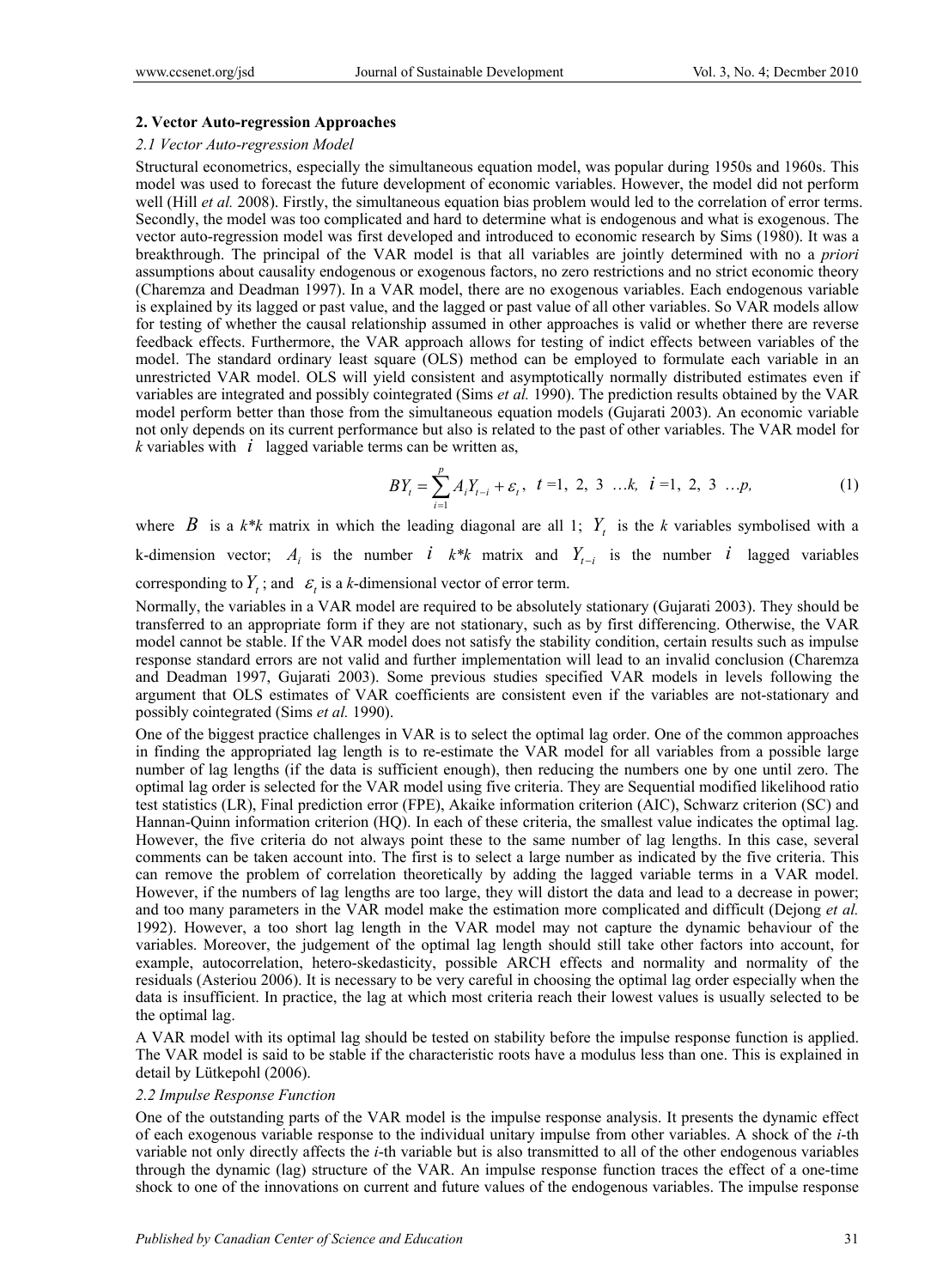function can explain the current and lagged effect over time of shocks in error terms. It estimates the sensitivity of one variable to a change in another one. Taking a VAR(2) model for two variables as an example to illustrate the basic concept of the impulse response function, the VAR(2) model for two variables is formulated as follows

$$
\begin{aligned}\nX_t &= a_1 X_{t-1} + a_2 X_{t-2} + b_0 Y_t + b_1 Y_{t-1} + b_2 Y_{t-2} + \varepsilon_{1t} \\
Y_t &= c_1 Y_{t-1} + c_2 Y_{t-2} + d_0 X_t + d_1 X_{t-1} + d_2 X_{t-2} + \varepsilon_{2t}\n\end{aligned}\n\tag{2}
$$

Equation (2) is derived from *Eq.* (1), in which  $a_1$ ,  $a_2$ ,  $b_0$ ,  $b_1$ ,  $b_2$ ,  $c_1$ ,  $c_2$ ,  $d_0$ ,  $d_1$  and  $d_2$  are coefficients of lagged variables X and Y. Assume the system starting from t=0 and  $X_{t-1} = X_{t-2} = Y_t = Y_{t-1} = Y_{t-2} = 0$ , the error term (at  $t=0$ )  $\varepsilon_{10} =1$ ,  $\varepsilon_{20} =0$  and other  $\varepsilon_{1t} = \varepsilon_{2t} =0$  (t=1, 2, 3…). The  $\varepsilon_{10} =1$  is called the one unit positive standard innovation on  $X_t$ . The response of  $X_t$  and  $Y_t$  from t=0 is that  $X_0 = \varepsilon_{10} = 1$  and  $Y_0 = 0$ . Based on the

outcomes of 
$$
X_0
$$
 and  $Y_0$ , when t=1, then  $X_1 = \frac{a_1 + d_1 b_0}{1 - b_0 d_0}$ ,  $Y_1 = \frac{d_1 + a_1 d_0}{1 - b_0 d_0}$ . Then, the  $X_t$  and  $Y_t$  values

can be calculated for t=2, 3 and others. These calculated values of  $X_0$ ,  $X_1$ ,  $X_2$  and ... are the response to one unit positive standard deviation shock at  $t=1$  from  $X_t$ . Similarly, the values of  $Y_0$ ,  $Y_1$ ,  $Y_2$  ... are the response to one unit positive standard deviation shock at  $t=1$  from  $X_t$ .

# *2.3 Applications of VAR Models on Public Capital and Economic Growth*

Various empirical studies have used VAR models to assess the impact of public capital on GDP and productivity. The first uncovered journal paper using Vector Auto-regression models to explore the impact of public infrastructure on economic growth was published in 1994 (Mcmillin and Smyth 1994). Since the end of the 1990s, an increasing number of studies have been published and VARs seem indeed to have become the standard time series approach in the public infrastructure-output growth literature, displacing the production function approach, which was more popular in the early 1990s. Among several dozens of articles now available, Prof Alfredo Pereira and his colleagues have made a huge contribution investigating the US and several European countries, including Portugal (Pereira and Andraz 2005, Pereira and Andraz 2006, Pereira and Pinho 2008), Spain (Pereira and Sagales 1999, Pereira and Roca-Sagales 2001) and the USA (Pereira and De Frutos 1999, Pereira 2000).

Based on a summary of VAR studies, the following conclusions were reached by Romp and Haan (2007). Firstly, only a few studies refer to a group of countries, and the rest focus on one or two countries only. Secondly, most studies consist of a four variable VAR model with GDP, employment, private capital and public capital. Thirdly, there is a wide range of model specification in levels or first differences with or without testing cointegration. Fourthly, some studies report that public capital has less impact on economic growth than reported in Aschauer (1989). Finally, many VAR studies report evidence for reverse causality, i.e., feedback from GDP to public capital, in which the long run response of GDP to public capital shock is positive.

#### **3. Data Description**

For the present research, the annual data of the Australian economy were taken from the Australian Bureau of Statistics (ABS). ABS is an agency of the Australian government and thus its data are considered convincing and the most accurate. The period covered is from 1960 to 2008. The basic variables are public capital stock (G), private capital stock (K), gross domestic product of Australia (Y), and private labour (L).

The three monetary variables are measured in million dollars in their current prices. The time series of public and private capitals and GDP are all taken from the Australian System of National Accounts (ASNA) annually estimated and published by ABS (2009a). The estimates of capital stock and consumption of fixed capital are prepared using the perpetual inventory method (PIM). Estimates of gross capital stock are derived by accumulating past investment flows and by deducting the estimated value of retirements from the stock. Estimates of consumption of fixed capital, and hence net capital stock, are derived using a depreciation function based on the expected economic life of the various assets. The ASNA forms a body of statistics that incorporates a wide range of information about the Australian economy and its components. In addition to the long-standing statistics of national income, expenditure and product, the accounts include the financial accounts, input-output tables, balance sheet statistics (including capital stock statistics), multifactor productivity statistics, and State accounts.

The labour data are drawn from the ABS monthly document Labour Force, Australia (ABS 2009b). This publication contains estimations of the civilian labour force derived from the Labour Force Survey component of the Monthly Population Survey that comprises the Labour Force Survey and one or more supplementary surveys and is conducted by the ABS staff. The estimation method used in the labour force survey is composite estimation, which combines data collected in the previous six months with the current month's data to produce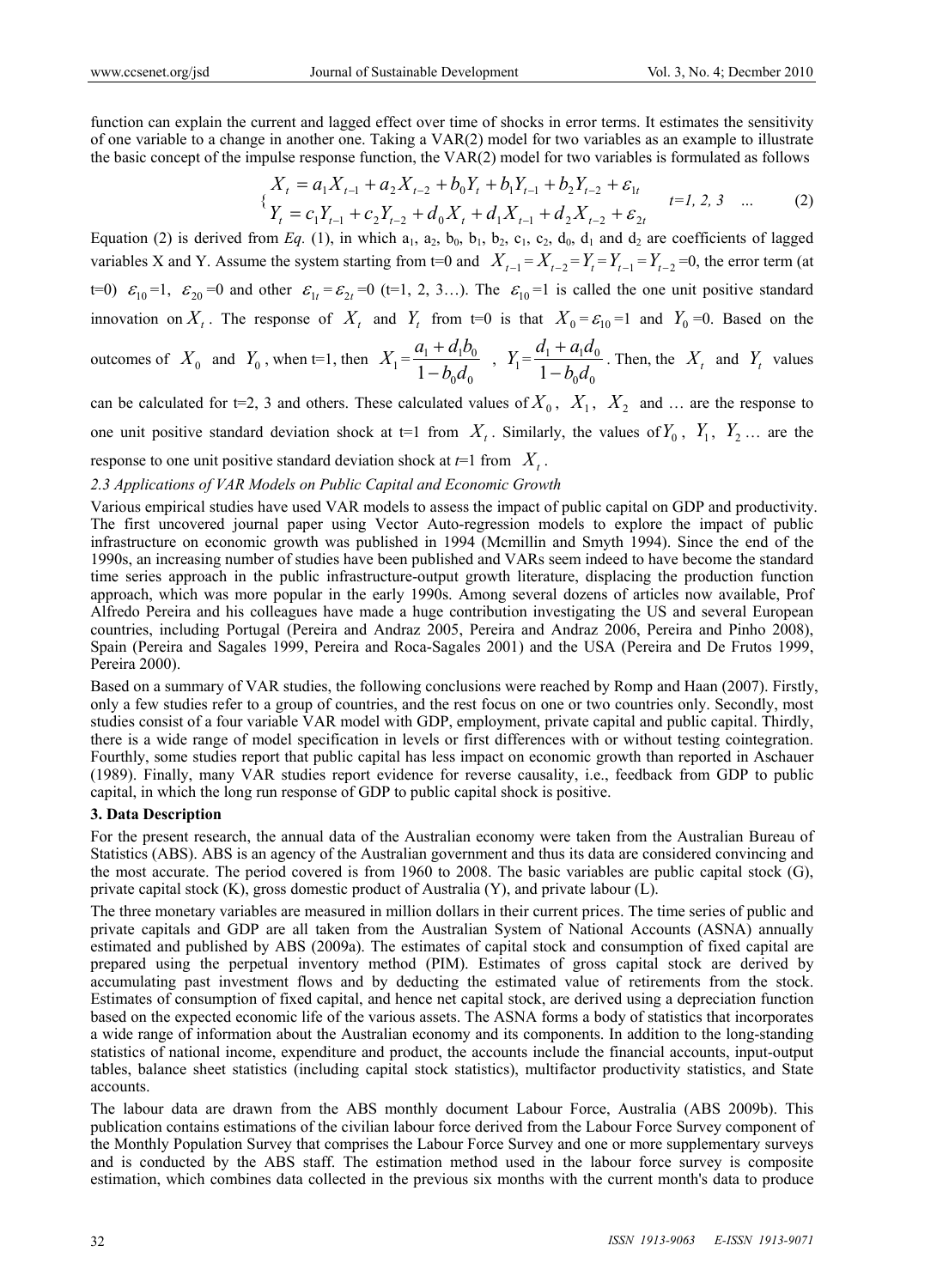the current month's estimates, thereby exploiting the high correlation between overlapping samples across months in the labour force survey. The composite estimator combines the previous and current months' data by applying different factors according to length of time in the survey. After these factors are applied, the seven months of data are weighted to align with the current month population benchmarks. The labour is measured as the number of employees in thousands.

Before data are pooled into the analytical models, all four variables are transformed into their natural logarithms to stabilise the variances and to normalise their distributions.

#### **4. Constructing the Vector Auto-regression Model**

The Eagle-Grange test has detected the causal relationships between public capital and economic growth in Australia. However, it does not trace the response of one economic variable to the shocks of others. In the present research, the vector auto-regression model is constructed to investigate the impulse response function. The VAR model does not satisfy the stability condition in levels and therefore all economic variables after the first difference are used to construct the VAR model. There are at least two advantages when using the first difference data series to explain the impulse response function. First, it focuses more on the increase or decrease trend rather than the actual values of economic variables. Because the first difference data series is the increase or decrease between every two conterminous quarters, the strengthening or weakening on the trend will be detected by the impulse response function. Second, it catches more information on the shocks of economic variables because the first difference data shows the changes in the past two quarters while the level shows one in impulse response function.

# *4.1 Selection of Optimal Lag*

Table 1 presents the results of VAR lag order selection using the five criteria mentioned above. The first left hand column shows the lag orders from 0 to 4. The numbers with asterisk are the smallest value in each of the criteria. Lags one and two are the only two choices. Considering that lag one is too short to capture the dynamic behaviour of the variables, two lags (two quarters in time) are selected to be the optimal lag length in the VAR(1) model. Apparently, this lag is not long enough to distort the data or even to lead to a decrease in power.

### *4.2 Stability Test of the VAR Model*

The stability of the VAR model with its optimal lag should be verified prior to the application of the model into the implementation. This step is very important for the results of the impulse response function. If the VAR model does not satisfy the stability condition, certain results such as impulse response standard errors are not valid. The stability is achieved if the characteristic roots of the matrix of coefficients have a modulus of less than one. Table 2 shows the results of the roots of characteristic polynomial. The results show that all roots are less than 1 and no root lies outside the unit circle. This indicates that the VAR(1) model satisfies the stability condition. So the results of impulse response function derived from the VAR(1) are valid in our study.

# **5. Impulse Responses among Economic Variables**

#### *5.1 Impulse Response*

Figure 1 shows the impulse response results of the four economic variables in four fractional graphs respectively. It traces out the response of each economic variable in VAR(1) model to the shocks in the error terms of all variables. The horizontal axis shows the study window of 20 quarters and the vertical axis shows the shock in the trend.

Three among the four curve lines in each fractional graph start from zero in time 1, and each fractional graph embodies the impulse responses of that economic variable with non-zero starting value in time 1. In other words, only one economic variable is assumed to have a non-zero response to its past shock and the other variables are assumed to receive a one positive unit standard deviation shock from other variables in the first quarter. For instance, the first fractional graph shows the effect of a shock to labour on the time-paths of labour, GDP, public capital and private capital. A positive symbol in the figure does not mean an increase in economic variables, but it does mean that the increase trend is strengthened or the decrease trend is weakened. In the same way, a negative symbol means the increase trend is weakened or the decrease trend is strengthened. In short, a positive symbol means a favourable effect on the growth of the economic variable and a negative symbol means an adverse effect. In addition, the value shown in the figure indicates a change on the movement trend of each economic variable. The results of the impulse response function indicate that the biggest reactions of an economic variable to the economic variable shock take place after one or two quarters. This may be considered an immediate response considering the complexity of the nation's economy.

The impulse response results raise several interesting findings. The important influence on the response of an economic variable is its past performance rather than other variables. Both public capital and private capital received stronger positive impact from the past performance of themselves than labour and GDP. Furthermore, each economic variable was influenced more by the GDP and public capital compared to the other two. In addition, the influence on the four variables by private capital is obviously weaker than that by public capital. Therefore, public capital among the four economic variables causes the most significant impulse responses of all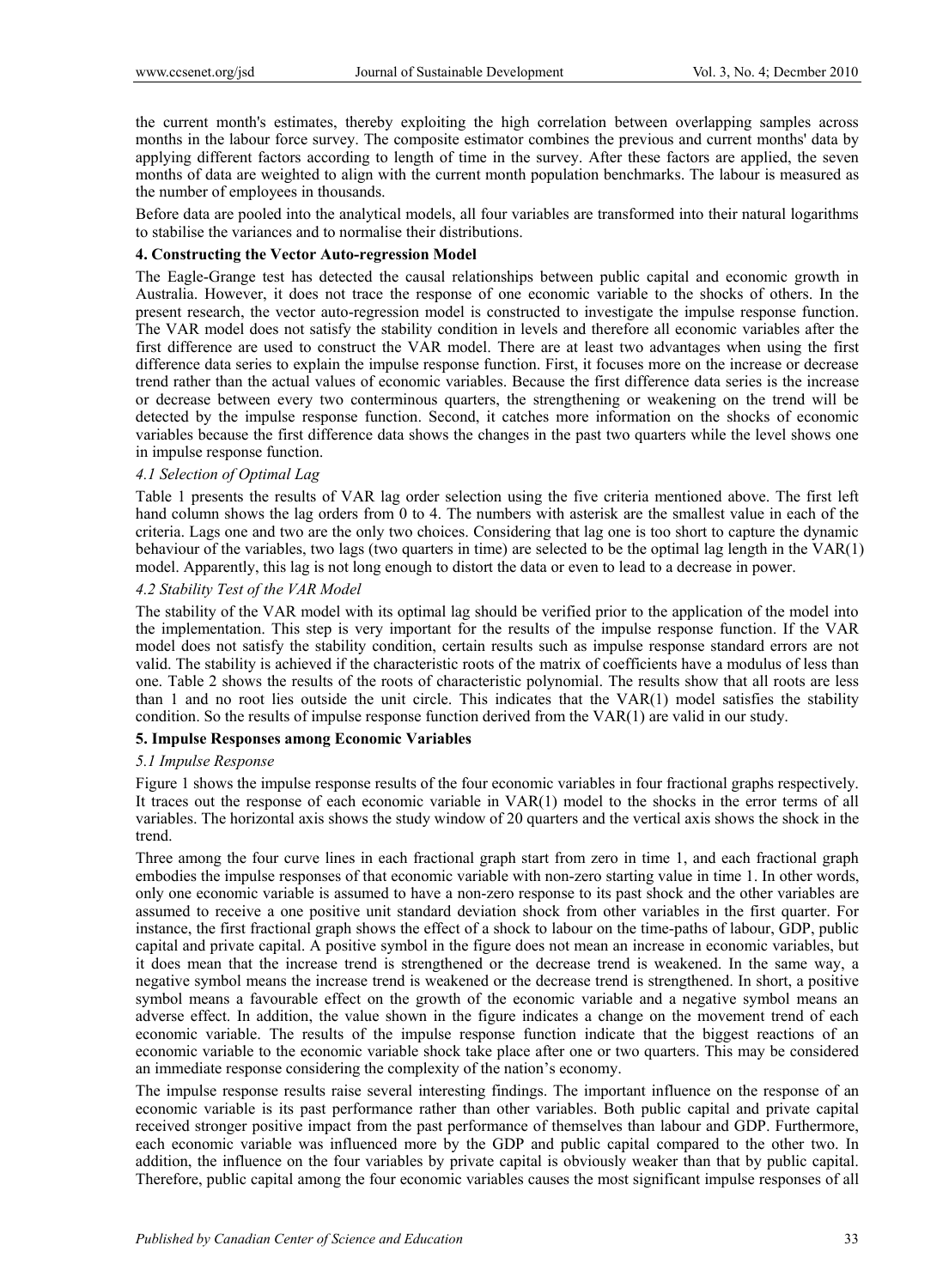variables and it may be concluded that the most powerful and sensitive variable in the Australian economy is public capital. This conclusion, however, does not denote that public capital is the epicentre.

Table 3 summarises the total impulse responses of all economic variables in 20 lagged quarters, which are generated from the results of the impulse responses presented in Figure 1. The bold numbers on the diagonal line describe the impulse response of each variable to the innovation of itself. These numbers are the largest in each row. The results suggest that the most important factor for each economic variable is from the past individual performance of itself.

Furthermore, some economic variables have negative effects on others even if the positive changes exist in the movement trend in the whole time period. Both public capital and private capital exhibit a reverse impact on the other two variables, labour and GDP, which indicates the differences of the long run relationships among these variables, and so do the effects of labour and GDP on private capital. Only public capital among these four variables shows a positive response to all economic variables, i.e. all economic variables have a positive influence on public capital. The response of public capital to labour is even bigger than the response of labour to itself. The high sensitive values of public capital to all economic variables indicate that public capital was normally used as an immediate response of the government to the change of economy regardless of labour, capital or gross domestic product. However, no economic variable shows the largest response to public capital from the long term viewpoint, except for itself, although the above shows that public capital is the most powerful variable. This signifies that public capital is not the main engine in the movement trends of economic variables in Australia. Public capital seems a constant current regulator to stabilise the economy as its role takes effects more passively not positively.

#### *5.2 Lagged Effect of Economic Variable Diffusion*

The values of response to the innovation perform a kind of behaviour which converges almost to zero (not exactly at zero) first and then swings around zero in the long run. It can be concluded that the influence from each of the economic variables on a certain variable will last for the long-run but the influence will weaken gradually. The speed of convergence to zero can scale the sensitivity of one variable to the influence from others. In this study, 0.005 and 0.001 of absolute value are set up as two standards to measure this speed. Table 4 shows the numbers of lagged terms when each variable first reaches a value of impulse response of less than 0.005 or 0.001.

Most of the numbers to labour are greater than the others located in the same row. This indicates that the influence from labour on other economic variables will persist over a longer period. This proves that labour is an important factor in the aggregate Australian economy. Unlike the public capital discussed above, labour is a positive economic variable which takes an active, strong and long effect in the Australian economy. A small number of the lagged term indicates that the influence disappears quickly. Responses of labour and GDP have relatively smaller lagged terms compared to the responses of public capital and private capital. This denotes that the impact either from themselves or from exogenous variables cannot persist for a long time. In other words, the convergence speeds of labour and GDP are faster than those of public capital and private capital. Considering the relatively small impulse responses of labour and public capital to themselves, these two variables inactively react to the innovation of economic vibration. The responses of public capital and private capital are more sensitive to changes of economic variables.

Furthermore, the numbers of lagged terms shown on the diagonal line in Table 4 explain the time intervals of economic variables affected by themselves. Interestingly enough, these numbers are not the largest in several rows except that the diagonal numbers in rows "response of labour to" and "response of GDP to" are the largest for significance 0.005. It should be noted that these two largest numbers in rows are not the largest number in the table. Even more interestingly, the response of public capital to itself has the smallest value for either 0.005 or 0.001. In addition, the responses of economic variables to labour are relatively long in most rows in Table 4. This is followed by the responses of economic variables to private capital. The largest lagged terms are 6 and 10 quarters for significances 0.005 and 0.001 respectively, and both are the responses of public capital and private capital to the labour variable.

Figure 2 shows the numbers of lagged terms given in Table 4 in two fractional graphs for first reaching the value of impulse response of less than 0.005 and 0.001 respectively. There are four quadrilaterals with the same centre (0 of lagged term). Each quadrilateral shows the sensitivity of one economic variable to the four variables. The greater the quadrilateral area is, the more sensitive the variable is. Similar to the results discussed above, the areas of responses of public capital and private capital are obviously bigger than those of labour and GDP. The marks on the labour lines in two fractional graphs are relatively bigger than those on other lines.

# *5.3 Effect of Innovation*

Figure 3 shows the effect of one standard deviation innovation starting from each economic variable. It is derived from the VAR(1) impulse response function presented in Figure 2. It can point out the response and impacts of an economic variable from another angle although no new information or knowledge is further shown in addition to the above explanations. This figure indicates that the effects of labour drastically fluctuate within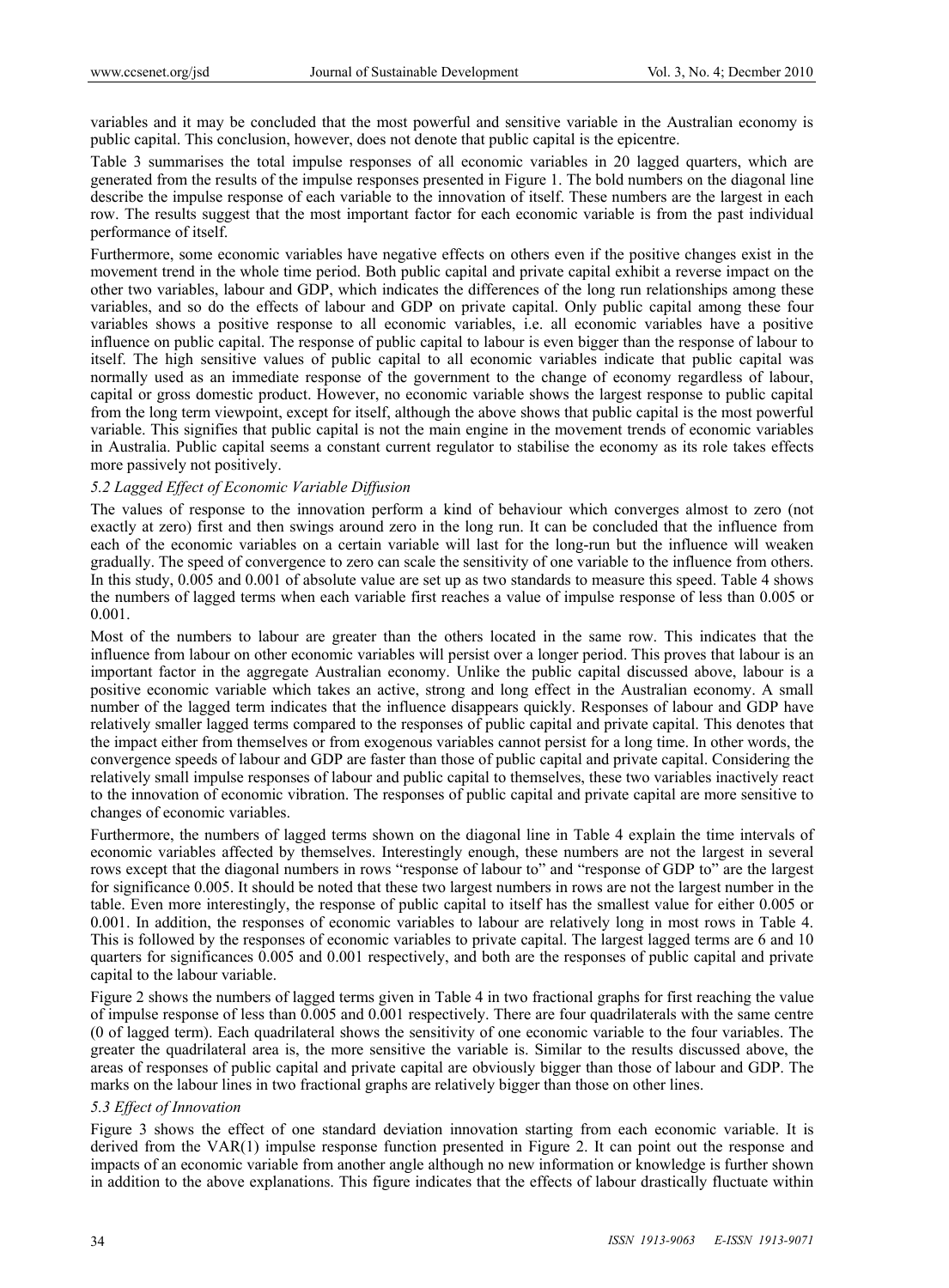the initial eight quarters, which signifies that the change of labour may evidently affect the changes of economic variables in the two year period. The effects of GDP and private capital follow those of labour. The effects of public capital are most stable and its convergence speeds are also the fastest among all four economic variables.

# **6. Conclusions**

This research applies a non-structural vector auto-regression approach to the Australian economy using yearly data for the 1960-2008 period. The optimal lag is investigated to build a four variable VAR model with labour, GDP, public capital and private capital, and the model is then tested for stability. The impulse response function is further employed to examine the response of one economic variable to the innovation of others and to determine the lagged terms for the maximum absolute value of the other variables' responses. The following conclusions can be stated:

(1) The results of the impulse response function indicate that the biggest reactions of an economic variable to an economic variable shock quickly take place after one or two quarters. The most significant factor affecting each economic variable is its own individual performance in the past.

(2) Public capital is considered to be the most powerful and sensitive variable in the Australian economy. Public capital is, however, not the main wheel driving the movement of economic variables in Australia. Public capital, which is more like a constant current regulator, is passively used to stabilise the economy.

(3) Labour is a positive economic variable which has an active, strong and long-term effect on the Australian economy. The change of labour evidently affects the changes of economic variables in approximately two years.

#### **References**

ABS. (2009a). Australian System of National Accounts. Australian Bureau of Statistics, Canberra.

ABS. (2009b). *Labour Force, Australia*, Australian Bureau of Statistics*,* Canberra.

Aschauer, D. A. (1989). Is Public Expenditure Productive? *Journal of Monetary Economics,* 23(2), 177-200.

Asteriou, D. (2006). *Applied Econometrics: A Modern Approach Using Eviews and Microsoft*, Palgrave Macmillan*,* New York.

Charemza, W. & Deadman, D. (1997). *New Directions in Econometric Practice : General to Specific Modelling, Cointegration, and Vector Autoregression*, Edward Elgar Pub.*,* Lyme, N.H.

Dejong, D. N., Nankervis, J. C., Savin, N. E. & Whiteman, C. H. (1992). The Power Problems of Unit Root Test in Time Series with Autoregressive Errors. *Journal of Econometrics,* 53(1-3), 323-343.

Evans, P. & Karras, G. (1994). Are Government Activities Productive? Evidence from a Panel of U.S. States. *The Review of economics and statistics,* 76(1), 1-11.

Garcia-Mila, T., Mcguire, T. J. & Porter, R. H. (1996). The Effect of Public Capital in State-Level Production. *Review of Economics & Statistics,* 78(177-180.

Gramlich, E. M. (1994). Infrastructure Investment: A Review Essay. *Journal of Economic Literature,* 32(3), 1176-1196.

Gujarati, D. N. (2003). *Basic Econometrics*, McGraw Hill*,* Boston.

Hill, R. C., Griffiths, W. E. & Lim, G. C. (2008). *Principles of Econometrics*, Wiley*,* Hoboken, NJ.

Holtz-Eakin, D. (1994). Public-Sector Capital and the Productivity Puzzle. *The Review of economics and statistics,* 76(1), 12-21.

Lütkepohl, H. (2006). *New Introduction to Multiple Time Series Analysis*, Springer*,* Berlin.

Mcmillin, W. D. & Smyth, D. J. (1994). A Multivariate Time Series Analysis of the United States Aggregate Production Function. *Empirical Economics,* 19(659-673.

Pereira, A. & Pinho, M. (2008). Public Investment and Budgetary Consolidation in Portugal. *Portuguese Economic Journal,* 7(183-203.

Pereira, A. & Sagales, O. R. (1999). Public Capital Formation and Regional Development in Spain. *Review of Development Economics,* 3(281.

Pereira, A. M. (2000). Is All Public Capital Created Equal? *Review of Economics & Statistics,* 82(513.

Pereira, A. M. & Andraz, J. M. (2005). Public Investment in Transportation Infrastructure and Economic Performance in Portugal. *Review of Development Economics.* Blackwell Publishing Limited.

Pereira, A. M. & Andraz, J. M. (2006). Public Investment in Transportation Infrastructures and Regional Asymmetries in Portugal. *Annals of Regional Science,* 40(803-817.

Pereira, A. M. & De Frutos, R. F. (1999). Public Capital Accumulation and Private Sector Performance. *Journal of Urban Economics,* 46(2), 300-322.

Pereira, A. M. & Roca-Sagales, O. (2001). Infrastructures and Private Sector Performance in Spain. *Journal of Policy Modeling,* 23(4), 371-384.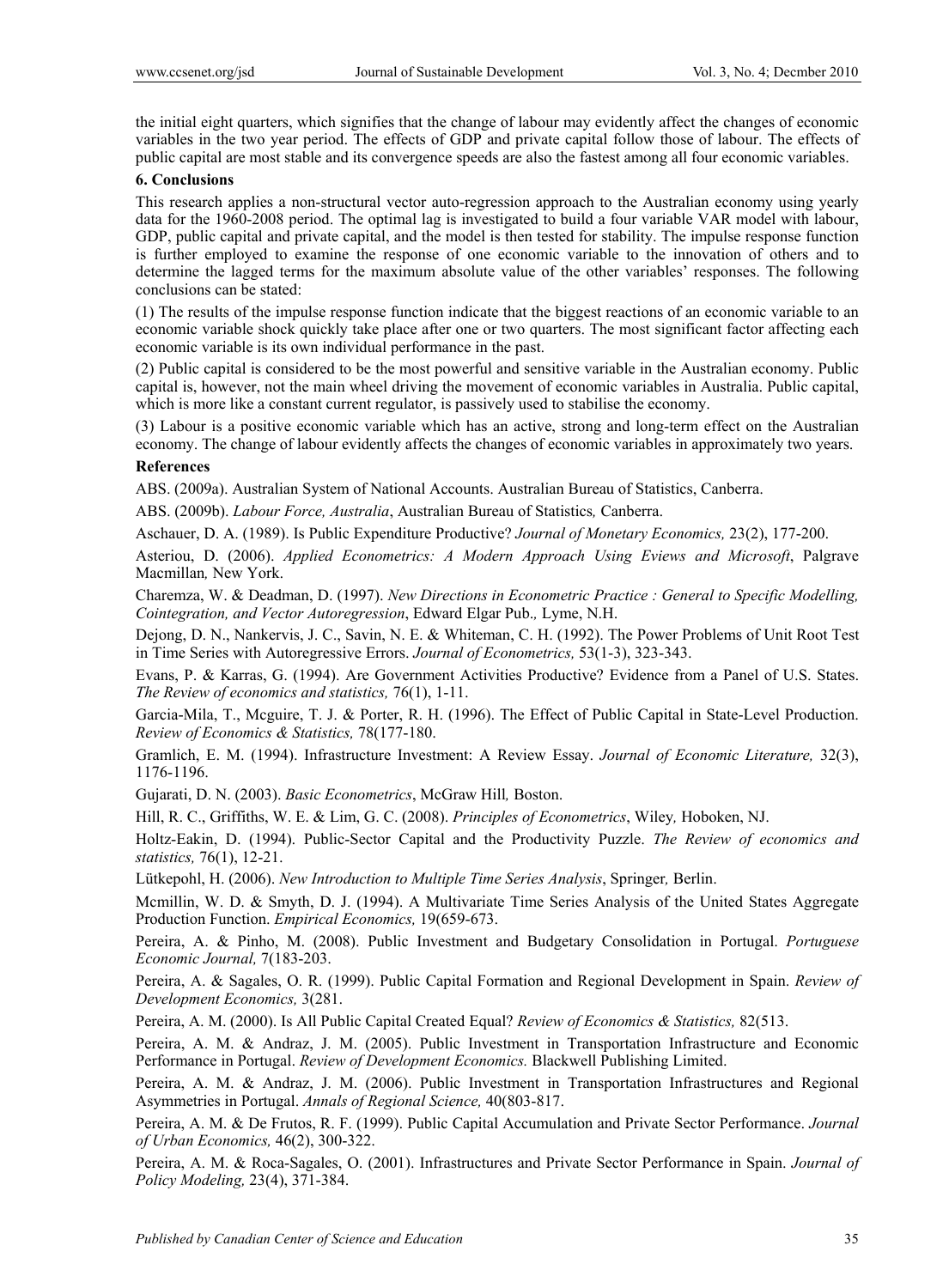Romp, W. & Haan, J. (2007). Public Capital and Economic Growth: A Critical Survey. *Perspektiven der Wirtschaftspolitik,* 8(Special Issue), 6-25.

Sims, C. A. (1980). Macroeconomics and Reality. *Econometrica,* 48(1), 1-48.

Sims, C. A., Stock, J. H. & Watson, M. W. (1990). Inference in Linear Time Series Models with Some Unit Roots. *Econometrica,* 58(1), 113-144.

Table 1. VAR lag order selection criteria

|    | $Lag$ $LogL$      | LR                | <b>FPE</b>  | AIC          | SC.          | HQ           |
|----|-------------------|-------------------|-------------|--------------|--------------|--------------|
| 10 | 133.9222 NA       |                   | $3.65e-08$  | $-5.774319$  | $-5.613726$  | $-5.714452$  |
|    | 395.9877 465.8943 |                   | 6.52e-13    | $-16.71056$  | $-15.90760*$ | $-16.41123*$ |
| 12 | 413.2284          | 27.58507*         | $6.29e-13*$ | $-16.76570*$ | -15.32037    | $-16.22690$  |
| 3  |                   | 423.0868 14.02096 | 8.65e-13    | -16 49275    | $-14.40505$  | $-15.71448$  |
|    |                   | 435.5969 15.56812 | $1.10e-12$  | $-1633764$   | $-13.60757$  | -15.31990    |

\* indicates lag order selected by the criterion

LR: sequential modified likelihood ratio test statistic (each test at 5% level)

FPE: Final prediction error

AIC: Akaike information criterion

SC: Schwarz information criterion

HQ: Hannan-Quinn information criterion

Table 2. VAR roots of characteristic polynomial

| Root                   | <b>Modulus</b> |
|------------------------|----------------|
| 0.987174               | 0.987174       |
| 0.830367 - 0.121073i   | 0.839148       |
| $0.830367 + 0.121073i$ | 0.839148       |
| 0.610419 - 0.358882i   | 0.708101       |
| $0.610419 + 0.358882i$ | 0.708101       |
| 0.272857 - 0.258146i   | 0.375620       |
| $0.272857 + 0.258146i$ | 0.375620       |
| $-0.247938$            | 0.247938       |

Table 3. Total impulse response in 20 lagged term

|                                | Labour    | <b>GDP</b> | Public capital | Private capital |
|--------------------------------|-----------|------------|----------------|-----------------|
| <b>Response of labour to</b>   | 0.0163    | 0.0034     | $-0.0016$      | $-0.0081$       |
| <b>Response of GDP to</b>      | 0.0008    | 0.0215     | $-0.0057$      | $-0.0193$       |
| Response of public capital to  | 0.0167    | 0.0142     | 0.1050         | 0.0036          |
| Response of private capital to | $-0.0141$ | $-0.0079$  | 0.0152         | 0.0795          |

Table 4. Lagged term when first reaching a value of impulse response

|                                |       | Labour | <b>GDP</b>     | Public capital | Private capital |
|--------------------------------|-------|--------|----------------|----------------|-----------------|
| <b>Response of labour to</b>   | 0.005 | 3      |                |                |                 |
|                                | 0.001 | 5      | 4              | 6              |                 |
| <b>Response of GDP to</b>      | 0.005 |        | $\overline{2}$ |                |                 |
|                                | 0.001 | 5      | 3              |                | 8               |
| Response of public capital to  | 0.005 | 6      | 4              | 3              | 4               |
|                                | 0.001 | 9      | 5              | 5              | 6               |
| Response of private capital to | 0.005 | 5      |                | 4              |                 |
|                                | 0.001 | 10     | 3              | 4              | 8               |